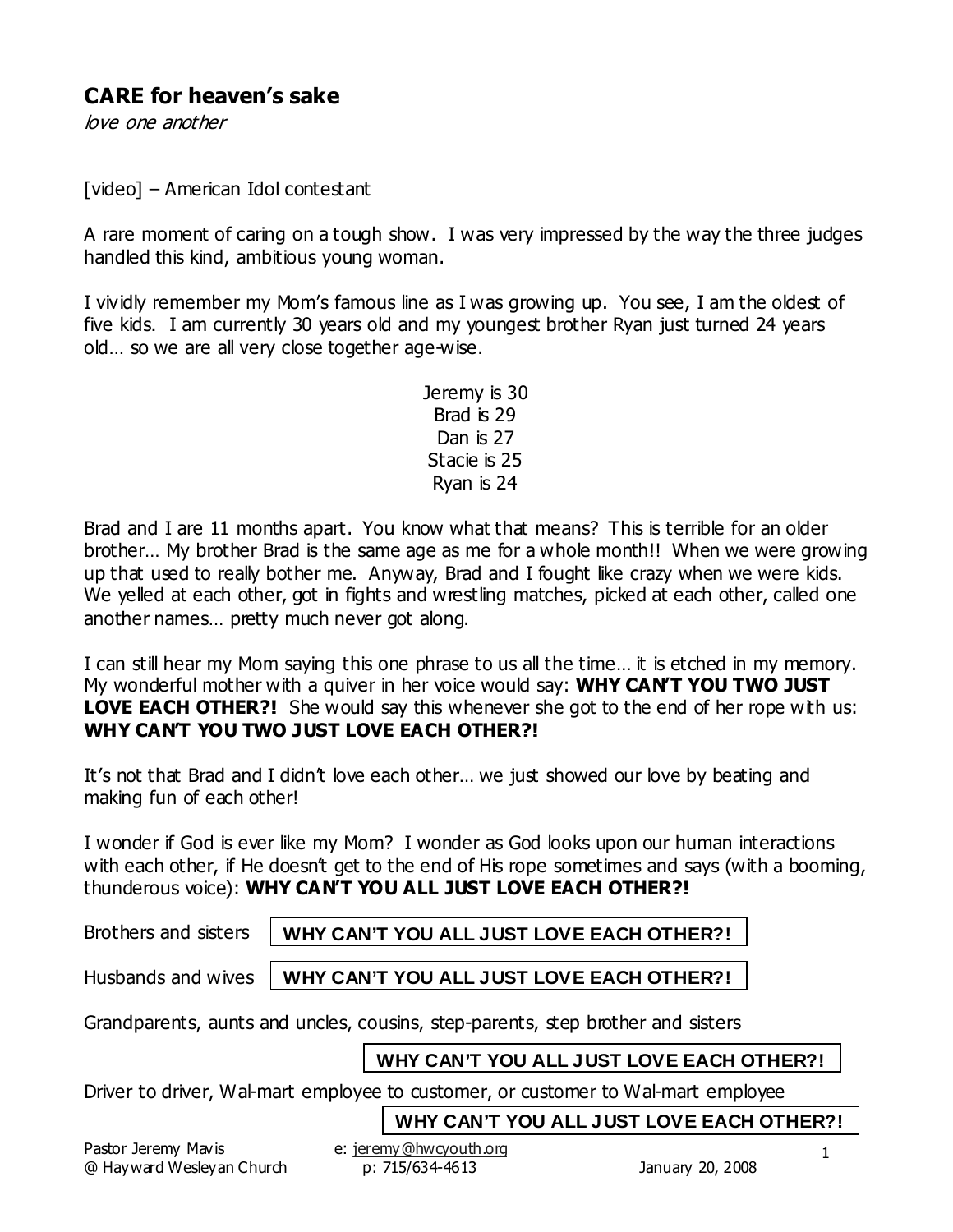Green Bay Packer fan to a New York Giant fan!

**WHY CAN'T YOU ALL JUST LOVE EACH OTHER?!**

What about Republican or Democrat? Obama, Hillary, Edwards? McCain, Huckabee, Romney, Guiliani?

**WHY CAN'T YOU ALL JUST LOVE EACH OTHER?!**

What about country to country? USA to Iran? China and Taiwan? India and Pakistan? France and everybody else? The different sides in the current conflict in Kenya?

**WHY CAN'T YOU ALL JUST LOVE EACH OTHER?!**

I mean, I can just picture God throwing up His hands in constant frustration:

#### **I DIDN'T CREATE YOU FOR THIS!! I CREATED YOU FOR GOOD! WHAT'S WRONG WITH YOU!! WHY ARE YOU ALWAYS FIGHTING WITH EACH OTHER?!**

## **WHY CAN'T YOU ALL JUST LOVE EACH OTHER?!**

You may be surprised to know that my brother Brad and I don't bicker and fight anymore… actually we are really good friends. Brad and his wife Alisha live in Oklahoma City, OK and both are feverishly working through graduate school—Brad is in law school, and Alisha is studying to be some kind of super-smart specialized doctor!

Our conversations on the phone and during visits are really fun now that we are adults. My Mom's vision for us has come true and her fear has subsided… **WE DO LOVE EACH OTHER!!** My Mom is so proud of us!!

Why do we love each other now that we are adults and we didn't show it very well when we were children? Simple... we grew up. We matured. We got smarter. We realized the stupid things we fought about when we were kids really don't matter…

We learned it doesn't really matter—

- Who is first in line
- Which seat in the car we each got
- If I share my favorite toy or prized possession

We learned to use words with each other more wisely (we realized which words hurt and stopped).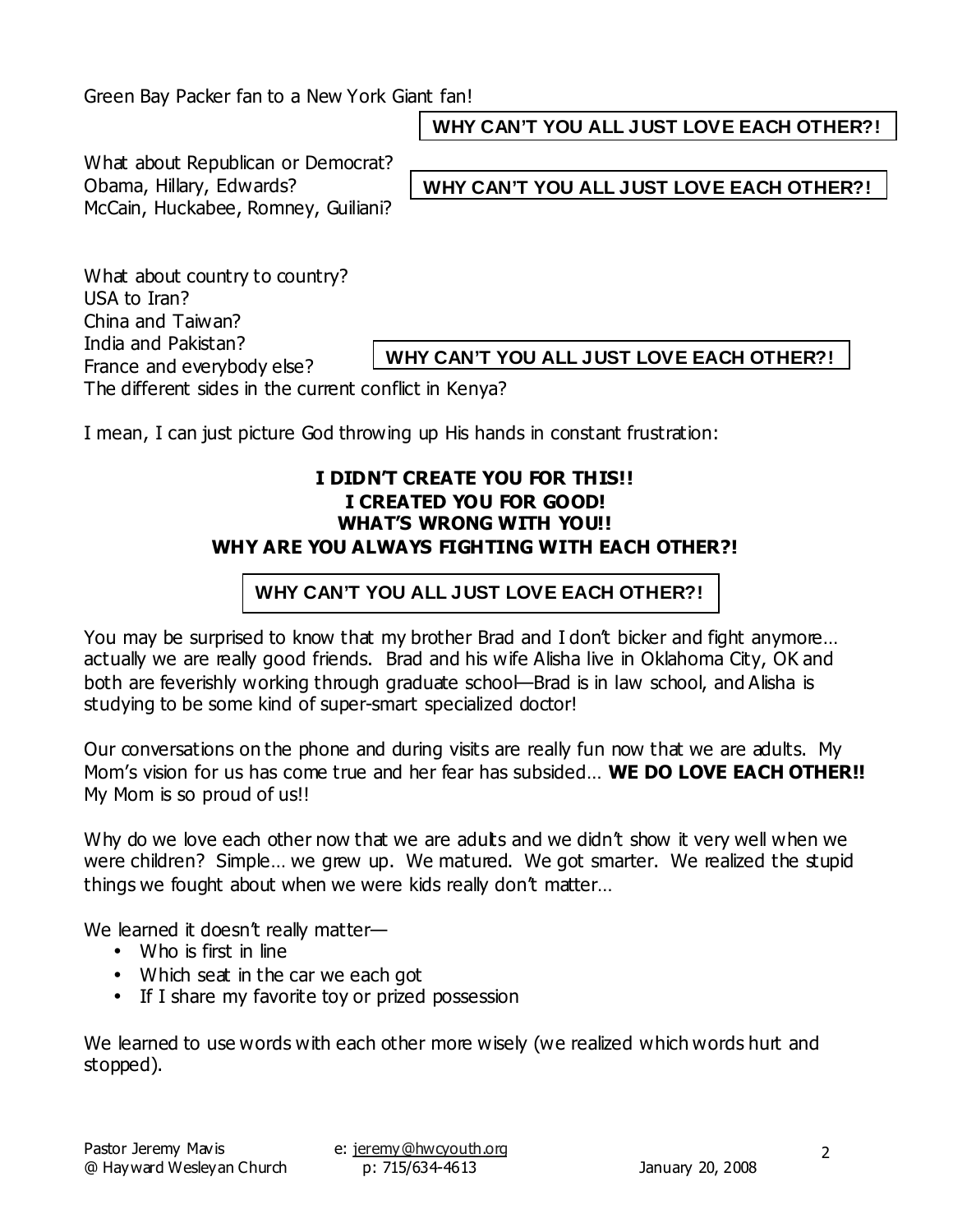We learned that people's feelings really do get hurt if you do something on purpose.

Brad and I grew up... we are no longer terrible twos, whiny toddlers, mean kindergarteners, feisty elementary children, pre-pubescent adolescents, and ornery teenagers. We graduated into mature young adulthood.

And I imagine most of the adults in this room would say they have grown up too… for the most part (each to our own varying degrees). Most mature adults have moved past childhood infighting and mean words, right?

However, if I was still a "too-smart-for-my-own-good" teenager (maybe I still am a little)... I would point out this little discrepancy with the world—

# **It is really screwed up!!**

Didn't we just talk about how countries don't get along with other countries, and even people within those countries?

Aren't the people in charge of them ADULTS?

Is this the way each of us interact with people of other races?

Our spouse?

Our friends and neighbors?

What kind of example are we to our children? Or even to other people's children?

No wonder why God is saying to EVERYONE not just kids

**WHY CAN'T YOU ALL JUST LOVE EACH OTHER?!**

You know God has been saying this for quite some time all throughout human history…

In the story of Cain and Abel, God warns Cain of the nature of sin that was crouching at his door (Genesis 4:7). Did Cain listen?

Did Cain love his brother? Nope. He killed him.

Right before the biblical account of the FLOOD, "the Lord saw how great man's wickedness on the earth had become, and that every inclination of his heart was only evil all the time" (Genesis 6:5).

Were they loving each other? Nope. They were evil toward one another.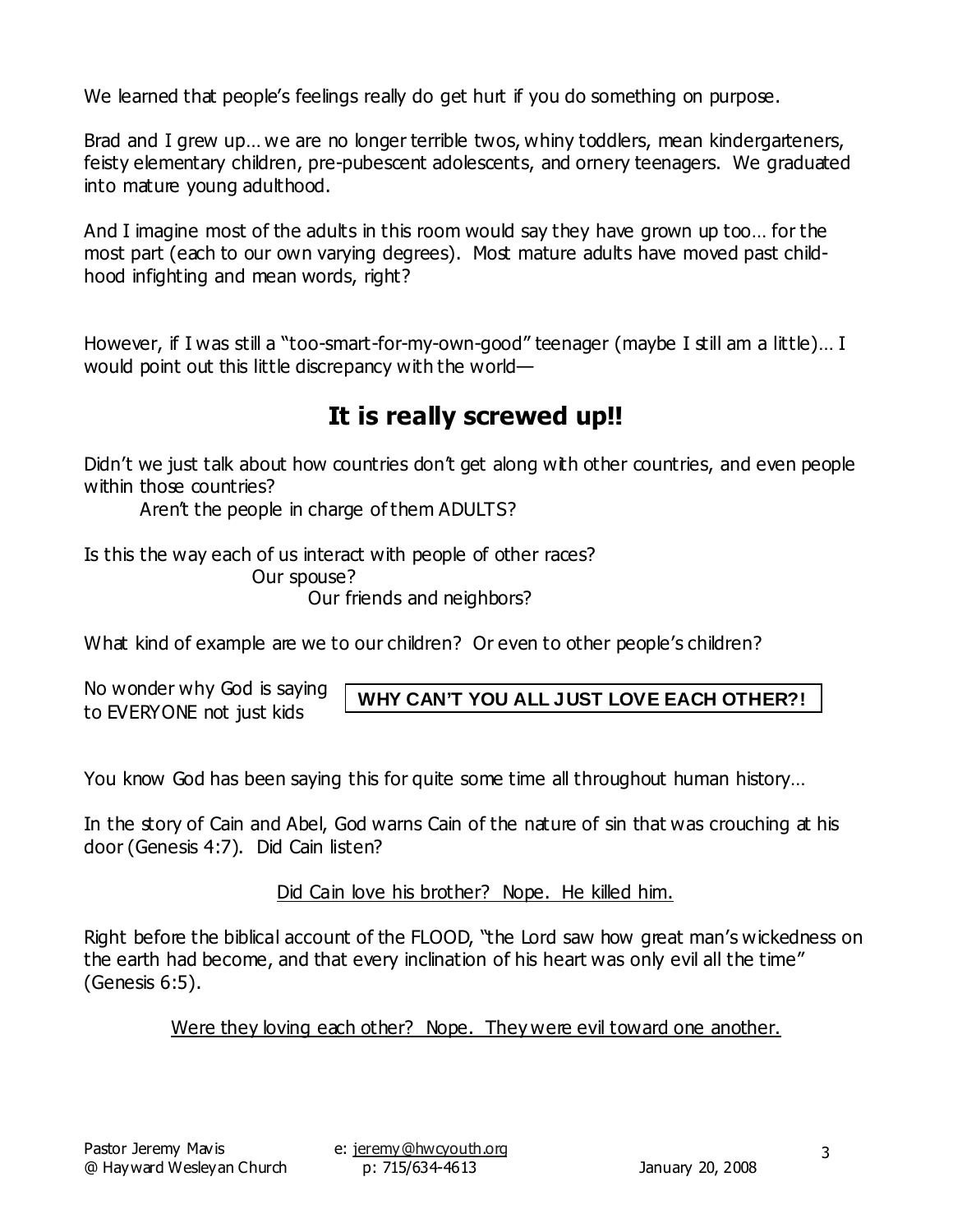Jacob and Esau didn't love each other. In fact, Jacob's Mom, Rebekah, helped him to deceive his father, Isaac, in order to take his brother Esau's place of inheritance.

# Any chance of loving each other in that home? Nope. Lot's of lying and deceiving.

Remember young Joseph? The one who told his father and 11 older brothers that they would eventually bow down to him? Trust me, if my younger brother would have said that... something bad would have happened to him too…

#### Did Joseph's brothers end up loving him? Nope. They sold him as a slave and told their dad that Joseph had been eaten by a wild animal. Not much love there! Was God happy with that? Nope.

You remember Moses? Leader of the people of Israel out of slavery in Egypt? Well he didn't show much love earlier in his life. He took the law into his own hands when he saw an Egyptian beating a Hebrew slave. He killed that Egyptian and buried him in the sand.

## Loving each other? Not a chance.

At this point, I really need to remind you that the reason God chose Abraham and the nation of Israel, was to create a special group of people who would show the world what the true God of heaven and earth was really like. Israel, God's people was to be the model humanity for the world.

#### Was Israel doing a good job at loving each other? Nope. Failing miserably.

I could cite many more biblical examples... everything from—

- Israel whining and complaining to Moses all the time while in the wilderness NO LOVE
- To arguing and bickering among tribes in the book of Judges NO LOVE
- King Saul trying repeatedly to kill soon-to-be king David NO LOVE
- To King David's adultery with one of his army guy's wife and then having his army friend killed because his wife got pregnant – NO LOVE

Why is it that children usually grow up and mature past their child-hood disputes... and then become adults who do the exact same things to other people in their lives that they were supposed to grow out of? Interesting.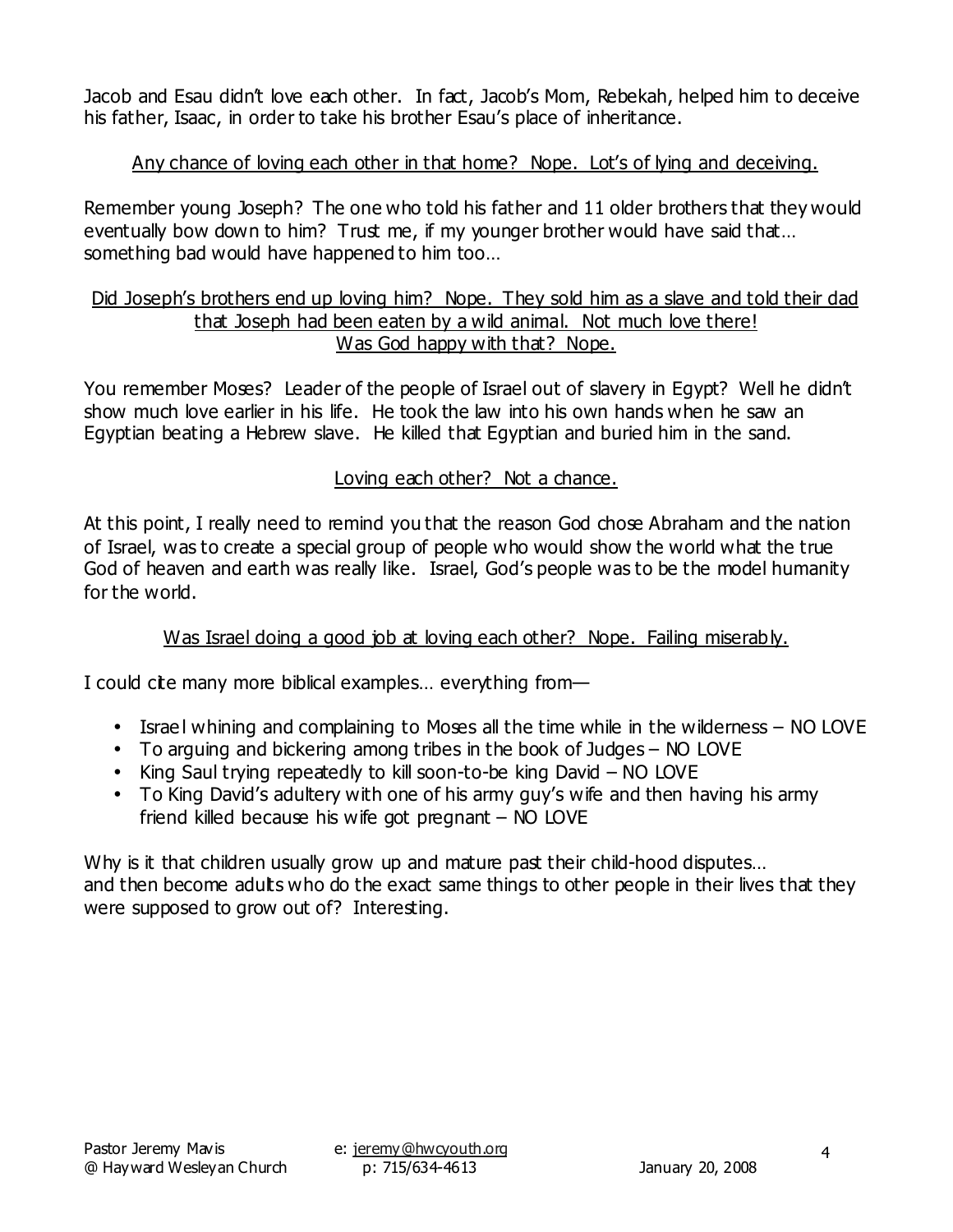Maybe the adults and countries of this world are just acting out typical middle school behaviors—

- **Forming cliques where exclusion is definitional**
	- $\circ$  My religion is the right one... if you don't follow what I believe, we are going to kill you! The active relational concept of: "who's in and who's out!"
	- o My political views are the right one… if you don't follow them, then to "the-badplace" with you! (we are critical of the Middle East and their religious forms of government, but are we mature enough to be self-critical of how we do things and how we act toward one another about it?)
		- This side of the aisle? Or that side of the aisle?

Another middle school behavior…

- **The pattern of retaliation**—you do this to me, then I will do this to you… or preemptive retaliation—it looked like you were going to do this to me, so I did something to stop you from eventually doing this to me
	- $\circ$  Honestly, would you let your children get away with that?
		- "But Dad, he was acting like he was going to take my Game Boy Advance away from me so I punched him in the gut so he wouldn't even think about it!"
		- "But Mom, I only put gum in her hair because she looked like she was going to say something bad about me!"

As I continually study developmental behavior and trends (mostly to stay current on children and youth issues overall), I look at how adults and countries and systems in this world think and behave and I can't help but laugh at how juvenile we all are! It's funny... but REALLY it is sad.

In 1 John 3:11 we find: "This is the message you heard from the beginning: We should love one another." Wow… God really does want everyone to love one another.

Pastor Mark asked me to preach on this topic of CARE for heaven's sake. As soon as I heard him say that phrase, I immediately thought of my Mom's famous line… and then I wondered if God ever thinks like that… and then I wondered what God revealed in the Bible thinks about us loving each other. We already mentioned quite a few inferences of getting along in love with each other in the Old Testament stories. But the commands of God to get along, to LOVE EACH OTHER, are far more explicit, far more clear in the New Testament.

Jesus said: "A new command I give you: Love one another. As I have loved you, so you must love one another. By this all men will know that you are my disciples, if you love one another" (John 13:34-35).

Paul writes: "Be devoted to one another in brotherly love. Honor one another above yourselves" (Romans 12:10).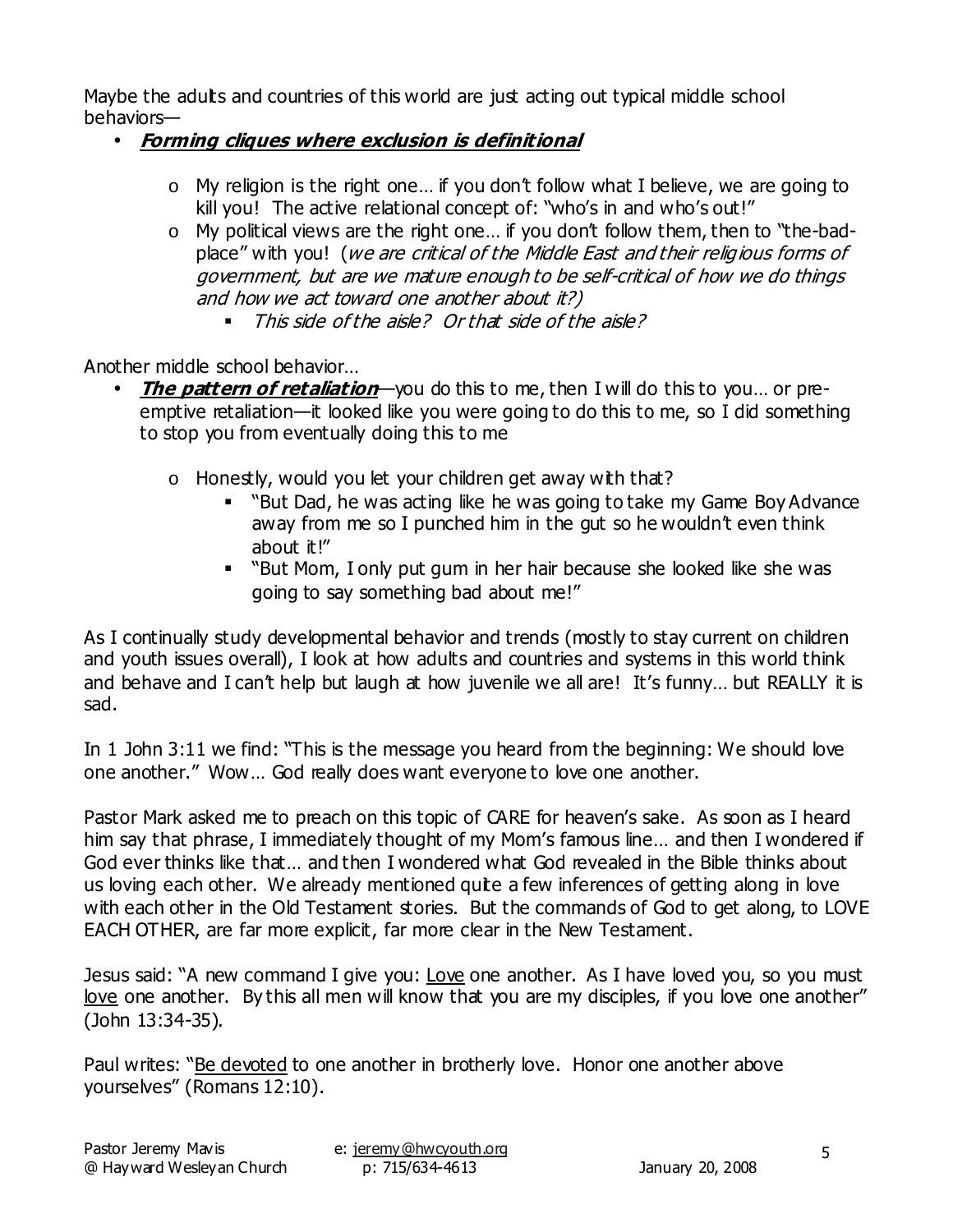"Live in harmony with one another. Do not be proud, but be willing to associate with people of low position. Do not be conceited" (Romans 12:16).

"Therefore, let us stop passing judgment on one another. Instead, make up your mind not to put any stumbling block or obstacle in your brother's way" (Romans 14:13).

"Accept one another, then, just as Christ accepted you, in order to bring praise to God" (Romans 15:17).

Here's a fun one to try sometime:

"Greet one another with a holy kiss..." (Romans 16:16). All the teenagers are like yeah...I'm bringing that girl or boy I like next week to church!

"I appeal to you, brothers, in the name of our Lord Jesus Christ, that all of you agree with one another so that there may be no divisions among you and that you may be perfectly united in mind and thought" (1 Corinthians 1:10).

"You, my brothers, were called to be free. But do not use your freedom to indulge the sinful nature; rather, serve one another in love" (Galatians 5:13).

"Be completely humble and gentle; be patient, bearing with one another in love" (Ephesians 4:2).

This is one my Mom made us memorize when I was 2 years old: "Be kind and compassionate to one another, forgiving each other, just as in Christ God forgave you" (Ephesians 4:32).

"Bear with each other and forgive whatever grievances you may have against one another. Forgive as the Lord forgave you" (Colossians 3:13).

"Let the word of Christ dwell in you richly as you teach and admonish one another with all wisdom, and as you sing psalms, hymns and spiritual songs with gratitude in your hearts to God" (Colossians 3:16).

"But encourage one another daily…" (Hebrews 3:13).

"And let us consider how we may spur one another on toward love and good deeds" (Hebrews 10:24).

"Let us not give up meeting together as some are in the habit of doing, but let us encourage one another—and all the more as you see the Day approaching" (Hebrews 10:25).

"Brothers, do not slander one another" (James 4:11).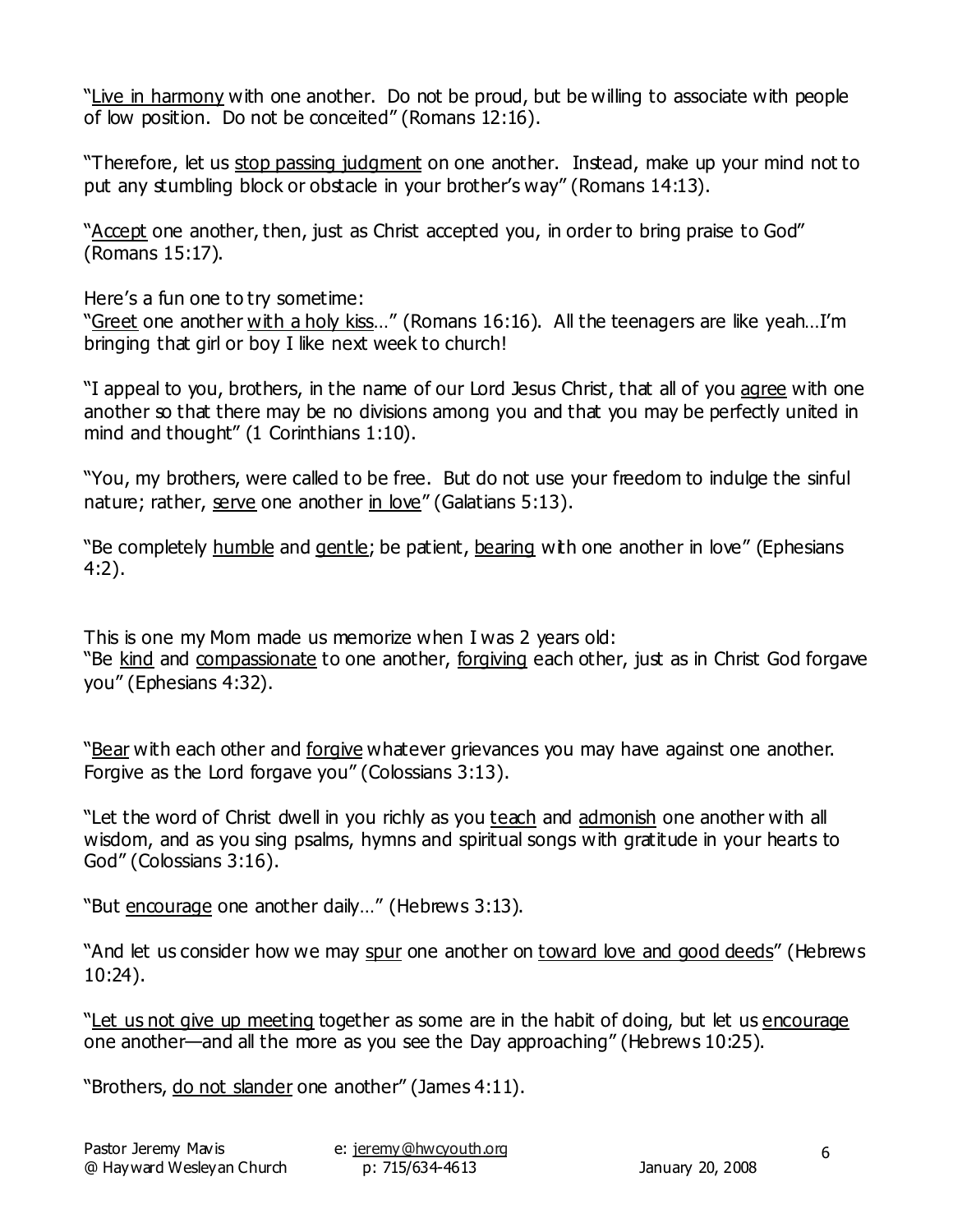"Finally all of you, live in harmony with one another; be sympathetic, love as brothers, be compassionate and humble" (1 Peter 3:8).

"Offer hospitality to one another without grumbling" (1 Peter 4:9).

"But if we walk in the light as he is in the light, we have fellowship with one another, and the blood of Jesus, his Son, purifies us from all sin" (1 John 1:7).

"No one has ever seen God; but if we love one another, God lives in us and his love is made complete in us" (1 John 4:12).

In the sheer volume of commands to \_\_\_\_\_\_\_\_\_\_ one another, one can almost hear God screaming to his creation: LOVE EACH OTHER!! CARE! FOR HEAVEN'S SAKE. THAT'S WHAT THIS WORLD NEEDS… PEOPLE LIKE MY SON, Jesus, WHO CARE FOR HEAVEN'S SAKE!

Serve one another Accept one another Live in harmony with one another

# **WHY?! Because the world needs examples of what God really wants!**

Love one another Be devoted to one another Honor one another Stop passing judgment on one another Greet one another Agree with one another Bear with one another in love Be kind and compassionate with one another… forgiving one another

#### **WHY?! Because we are Christians for heaven's sake! That means we are supposed to look like Jesus!**

Teach and admonish one another Encourage one another Spur one another toward love and good deeds Don't give up meeting together Don't slander one another Be sympathetic with one another Be humble with one another Offer hospitality to one another Fellowship with one another

**God wants people who from their gut recognize hurting people and care. God wants people who are so caught up in the kind of world God wants that they continually care about the people who they know and even the people they don't.**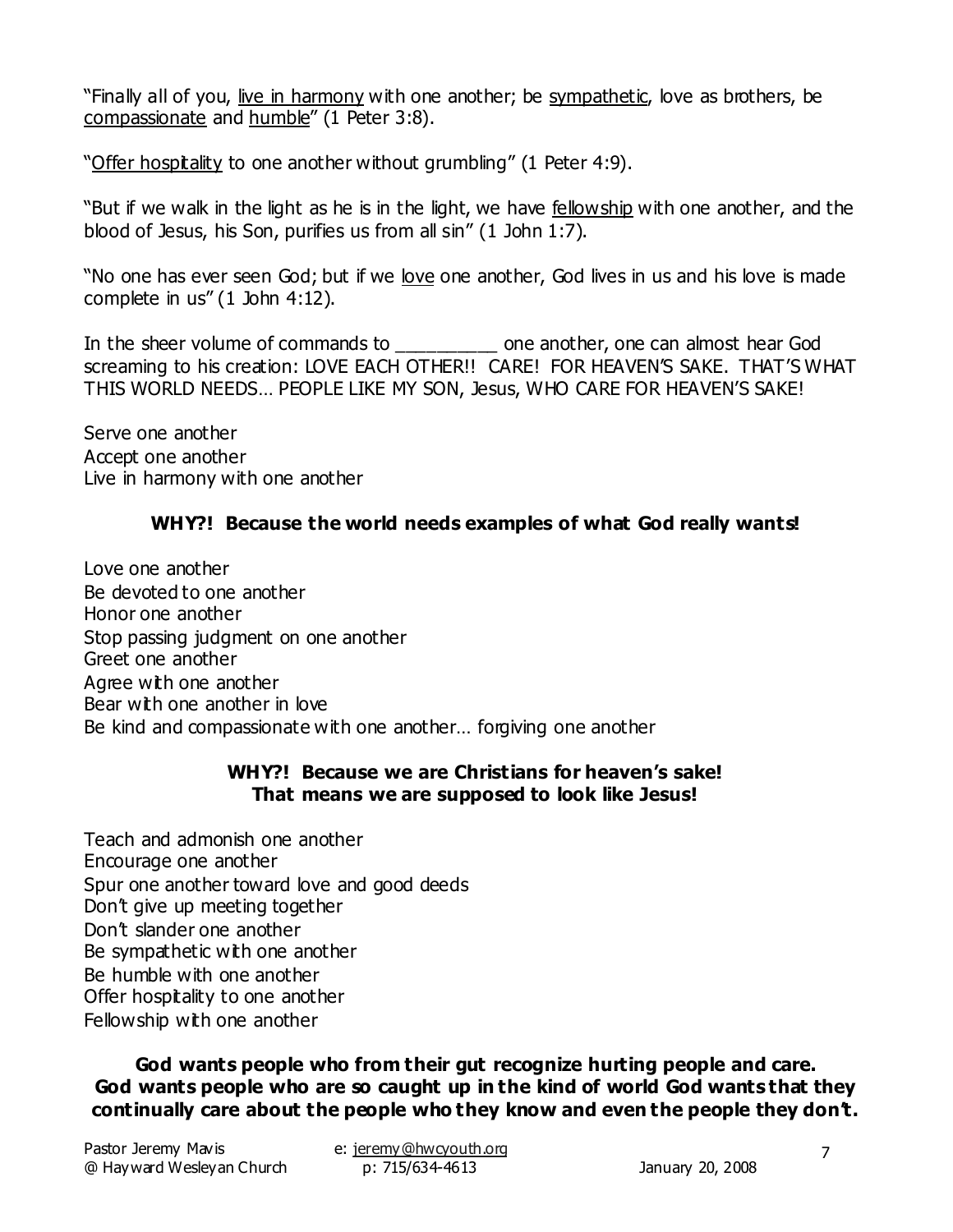[The Modern Day Parable of the Good Samaritan]

I want to share a story with you that I heard from a friend of mine named Luke.

One night last week there was a poor old man walking home from Wal-mart. I think he actually lived just on the other side of Lake Hayward. On his way home he was attacked by group of gang members who took his money and proceeded to beat him till he was bloody and almost unrecognizable. To make matters worse the gang thought it would be funny to steal what was left of his tattered clothing and the few groceries he had bought.

Broken, bloody and bruised, the poor old man lay in the cold snow bank along the side of Railroad Street (just on his way home...). Luckily a local minister was on his way home that night, but when he saw the man in the snow bank, he averted his eyes and took a short cut home, telling himself it wasn't as bad as it looked.

Next a wealthy philanthropist passed by. As she passed she slowed her car and turned her lights directly on the half dead man—she gawked at the gruesome sight. "I cannot help this man, she told herself, what if he hurts me..., I'll just call someone to help" and she continued on her way, but eventually forgot to call for help.

The man's situation was growing bleak he could hardly call out for help and his limbs were starting to freeze from the icy weather. Around 2 am a gruff bar fellow was walking… on his way home from a local tavern. When he came upon the half dead man his heart went out to him. He instantly dropped beside the man and began to wipe his wounds. He didn't have much on, but he pulled off his jacket and wrapped it snuggly around the half dead man. He quickly realized that the man needed medical attention, but he had no means to getting him to the hospital, other than walking. So he hoisted the man on to his shoulder and began the long walk along Hwy 77 to the hospital. With bitter cold winds ice conditions the walking went terribly slow, but eventually they made it.

The Nurses and Doctors attended to the poor old man immediately. The gruff bar fellow waited until the nurses told him the injured man would be okay and then proceeded to leave. As he left he pull out a wad of crumbed one's and twenty's (it was all he had to his name) he shoved it in the nurses hand and muttered something like "put this towards his bills..."

#### Who should we love?

This church… more than any other I have ever been a part of, does a fantastic job at caring… I think one of the major reasons why is Pastor Mark. The Jesus-person that Pastor Mark is, is always telling us to love and care... care unconditionally for those around. Honestly... can you think of any kind of person Mark would ever be mean to? No way! There isn't a mean bone in Mark's body—it's the Jesus inside of him.